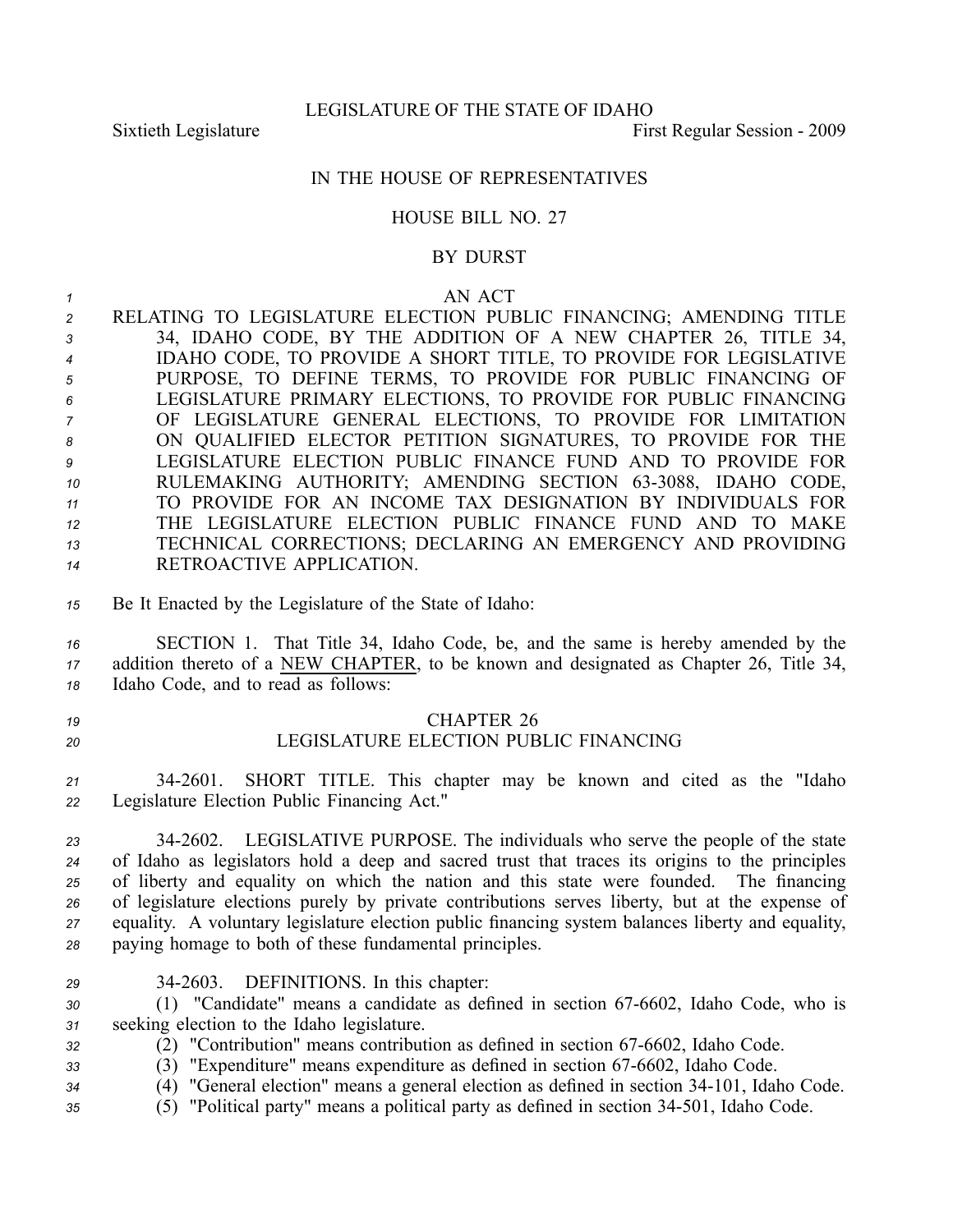*<sup>1</sup>* (6) "Primary election" means <sup>a</sup> primary election as defined in section 34102, Idaho *<sup>2</sup>* Code.

*<sup>3</sup>* (7) "Qualified elector" means <sup>a</sup> qualified elector as defined in section 34104, Idaho *<sup>4</sup>* Code.

<sup>5</sup> (8) "Self-finance" means a candidate's expenditure of personal moneys to promote the 6 candidate's election efforts in a primary election or in a general election. All self-financing *7* expenditures shall be reported to the secretary of state within forty-eight (48) hours of the *<sup>8</sup>* expenditure and may be filed by means of an electronic facsimile machine or other electronic *<sup>9</sup>* means designated by the secretary of state.

 342604. PUBLIC FINANCING OF LEGISLATURE PRIMARY ELECTIONS. (1) Primary election matching grant. A primary election candidate for legislative office who meets the eligibility requirements stated in paragraph (a) of this subsection (1) and agrees to the limitations stated in paragraph (b) of this subsection (1) shall receive <sup>a</sup> primary election matching gran<sup>t</sup> of one thousand five hundred dollars (\$1,500) from the legislature election public finance fund for each one thousand five hundred dollars (\$1,500) received by the candidate in contributions, not to exceed <sup>a</sup> total of seven thousand five hundred dollars (\$7,500) in primary election matching grants. Proof of receipt of contributions eligible for matching shall be in <sup>a</sup> form as determined by the secretary of state. Contributions provided to the candidate by <sup>a</sup> political party during the primary election shall not be matched.

- *<sup>20</sup>* (a) To be eligible for primary election matching grants, the candidate must:
- *<sup>21</sup>* (i) File an application with the secretary of state containing the signatures of one *<sup>22</sup>* hundred fifty (150) qualified electors residing in the candidate's legislative district *<sup>23</sup>* or be an incumbent seeking reelection. The secretary of state must confirm the *<sup>24</sup>* validity of the qualified elector signatures; and
- *<sup>25</sup>* (ii) Face an opposition candidate in the primary election.

*<sup>26</sup>* (b) A candidate who receives primary election matching grants pursuan<sup>t</sup> to this section *<sup>27</sup>* shall be subject to the following limitations:

- *<sup>28</sup>* (i) Contributions from individuals shall be limited to one hundred dollars (\$100) *<sup>29</sup>* per individual for the primary election, subject to the following exceptions:
- 30 1. If a self-financed opponent has self-financed above five thousand dollars *<sup>31</sup>* (\$5,000) but not exceeding twenty thousand dollars (\$20,000) for the *<sup>32</sup>* primary election, the contribution limit for individuals shall be increased to *<sup>33</sup>* five hundred dollars (\$500) for the primary election; and
- *<sup>34</sup>* 2. If <sup>a</sup> selffinanced opponen<sup>t</sup> has selffinanced over twenty thousand *<sup>35</sup>* dollars (\$20,000) for the primary election, the contribution limit for *<sup>36</sup>* individuals shall be eliminated;
- *<sup>37</sup>* (ii) Total contributions from all political parties to the candidate shall be limited *<sup>38</sup>* to two thousand dollars (\$2,000) for the primary election;
- *39* (iii) The candidate shall not self-finance his primary election campaign in an *<sup>40</sup>* amount greater than one thousand dollars (\$1,000). If the candidate exceeds this *<sup>41</sup>* one thousand dollar (\$1,000) limit, the candidate shall forfeit and shall be required *<sup>42</sup>* to repay the legislature election public finance fund all primary election public 43 financing matching grants and any primary election self-financed opponent grant *<sup>44</sup>* received by the candidate; and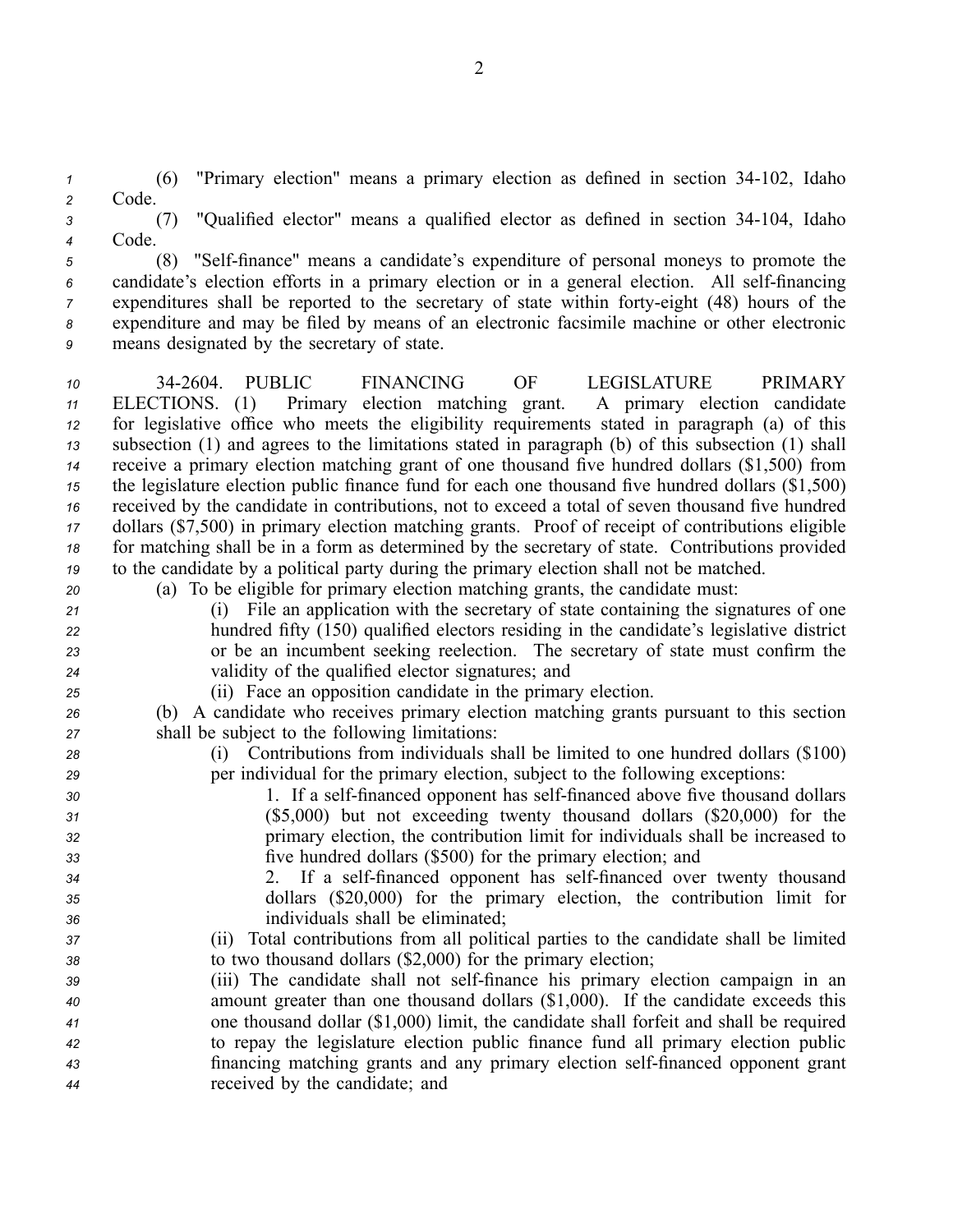*1* (iv) The candidate shall not use self-financing to repay loans made to the *<sup>2</sup>* candidate or to the candidate's campaign from the candidate or from others.

3 (2) Self-financed opponent grant. In the event that one (1) or more of the candidates <sup>4</sup> opposing a candidate receiving a primary election matching grant is self-financed, the candidate 5 shall receive a self-financed opponent grant from the legislature election public finance fund 6 of five thousand dollars (\$5,000) once the self-financed opposing candidate has self-financed *7* primary election expenditures of five thousand dollars (\$5,000). Expenditures of a self-finance 8 opposition candidate shall be reported pursuant to section 67-6607, Idaho Code.

 (3) Repayment of public finance moneys. A candidate who has received one (1) or more primary election matching grants, and who has not expended all contributions and primary election matching grants received by the candidate for the primary election, shall repay the legislature election public finance fund as follows:

*<sup>13</sup>* (a) If the candidate has expended twice the total primary election matching grants *<sup>14</sup>* received in the primary election, no repaymen<sup>t</sup> is required; and

 (b) If the candidate has expended less than twice the total of the primary election matching grants received in the primary election, the candidate shall pay into the legislature election public finance fund onehalf (1/2) the difference between twice the total of primary election matching grants received and the candidate's total primary election expenditures.

*<sup>20</sup>* The repaymen<sup>t</sup> of public finance moneys to the legislature election public finance fund as *<sup>21</sup>* required in this subsection shall be made within thirty (30) calendar days following the date *<sup>22</sup>* of the primary election.

 342605. PUBLIC FINANCING OF LEGISLATURE GENERAL ELECTIONS. (1) General election grant. A general election candidate for legislative office who meets the eligibility requirements stated in subsection (a) of this section (1) and agrees to the limitations stated in subsection (b) of this section (1) shall receive <sup>a</sup> general election gran<sup>t</sup> from the legislature election public finance fund of fifteen thousand dollars (\$15,000).

- *<sup>28</sup>* (a) To be eligible for <sup>a</sup> general election grant, the candidate must:
- *<sup>29</sup>* (i) File an application with the secretary of state containing the signatures of one *<sup>30</sup>* thousand (1,000) qualified electors residing in the candidate's legislative district or *31* must be affiliated with a political party that received a minimum of thirty-three *<sup>32</sup>* percen<sup>t</sup> (33%) of the total votes cast in the candidate's legislative district for *<sup>33</sup>* governor, president or state legislative office in the last general election. The *<sup>34</sup>* secretary of state must confirm the validity of the qualified elector signatures; and *<sup>35</sup>* (ii) Face an opposition candidate in the general election.
- *<sup>36</sup>* (b) A candidate who receives <sup>a</sup> general election gran<sup>t</sup> pursuan<sup>t</sup> to this section shall be *<sup>37</sup>* subject to the following limitations:
- *<sup>38</sup>* (i) Contributions from individuals shall be limited to one hundred dollars (\$100) *<sup>39</sup>* per individual for the general election, subject to the following exceptions:
- <sup>40</sup> <sup>1</sup>. If a self-financed opponent has self-financed above ten thousand dollars *<sup>41</sup>* (\$10,000), but not exceeding twenty thousand dollars (\$20,000) for the *<sup>42</sup>* general election, the contribution limit for individuals shall be increased *<sup>43</sup>* to five hundred dollars (\$500) for the general election; and

3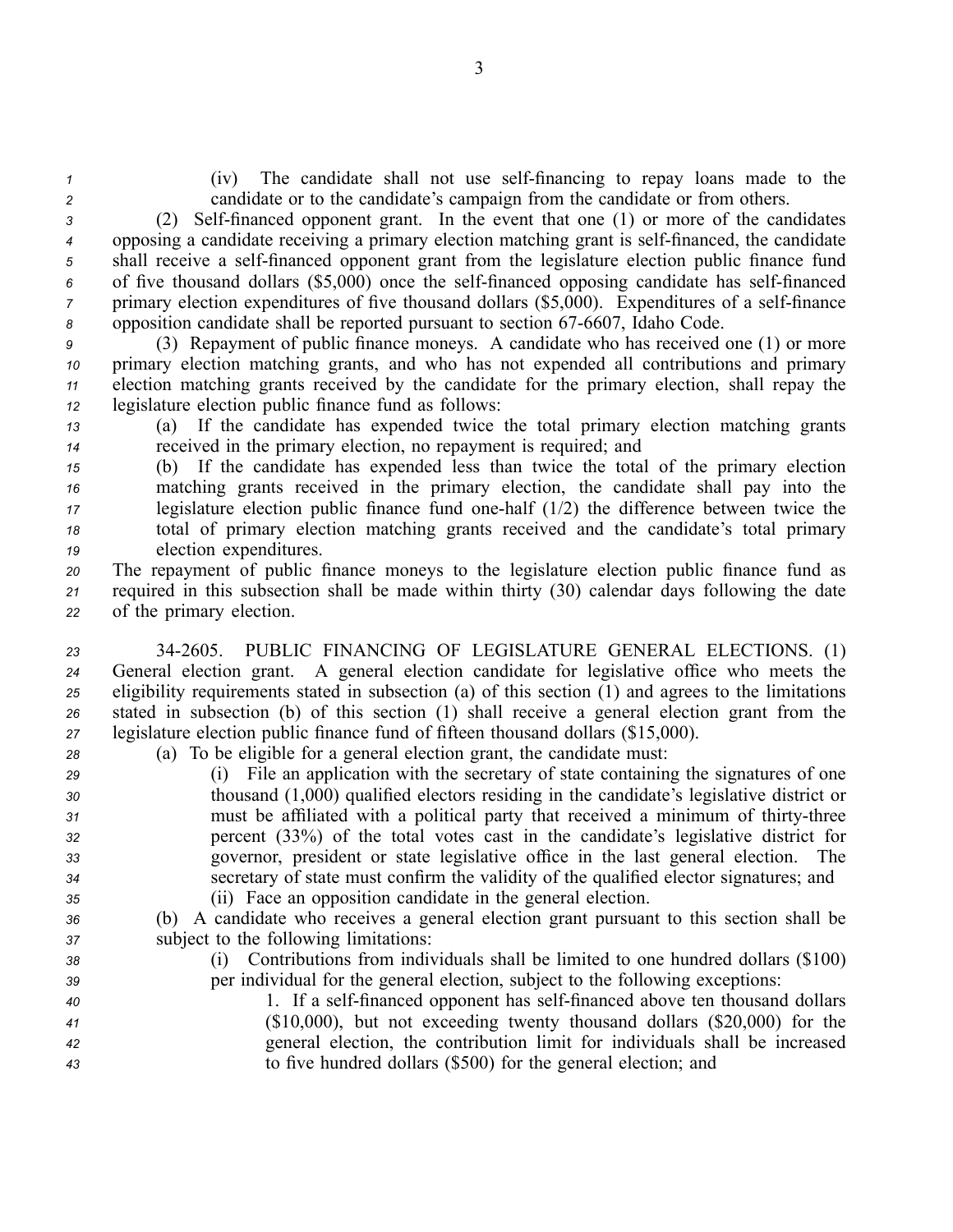2. If a self-financed opponent has self-financed over twenty thousand dollars (\$20,000) for the general election, the contribution limit for individuals shall be eliminated; (ii) Total contributions from all political parties to the candidate shall be limited to two thousand dollars (\$2,000) for the general election; (iii) The candidate shall not selffinance his primary and general election campaigns in <sup>a</sup> total amount greater than one thousand dollars (\$1,000). If the candidate exceeds this one thousand dollar (\$1,000) limit, the candidate shall forfeit and shall be required to repay the legislature election public finance fund all primary and general election public financing matching grants and any primary 11 and general election self-financed opponent grants received by the candidate; (iv) The candidate shall not have expenditures greater than thirty thousand dollars (\$30,000) in the general election; and (v) The candidate shall not use selffinancing to repay loans made to the candidate or to the candidate's campaign from the candidate or from others. 16 (2) Self-financed opponent grant. In the event that one (1) or more of the candidates 17 opposing a candidate receiving a general election grant is self-financed, the candidate shall receive <sup>a</sup> gran<sup>t</sup> from the legislature election public finance fund of ten thousand 19 dollars (\$10,000) once a self-financed opposing candidate has self-financed general election expenditures of ten thousand dollars (\$10,000). (3) Limited general election grant. A general election candidate who does not meet the eligibility requirements for <sup>a</sup> general election gran<sup>t</sup> as provided for in subsection (1) of this section, may qualify for <sup>a</sup> limited general election gran<sup>t</sup> of five thousand dollars (\$5,000) from the legislature election public finance fund. To qualify for <sup>a</sup> limited general election grant, <sup>a</sup> general election candidate must: (a) File an application with the secretary of state containing the signatures of five hundred (500) qualified electors residing in the candidate's legislative district. The secretary of state must confirm the validity of the qualified elector signatures; (b) Face an opposing candidate in the general election; and (c) Not be eligible for <sup>a</sup> general election grant. (4) Repayment of public finance moneys. (a) A candidate who has received <sup>a</sup> general election grant, and who has not expended all contributions and the general election gran<sup>t</sup> received by the candidate for the general election, shall repay the legislature election public finance fund as follows: (i) If the candidate has expended twice the full general election grant, no repaymen<sup>t</sup> is required; and (ii) If the candidate has expended less than twice the general election grant, the candidate shall pay into the legislature election public finance fund onehalf (1/2) of the difference between twice the general election gran<sup>t</sup> and the candidate's total general election expenditures. (b) A candidate who has received <sup>a</sup> limited general election grant, and who has not expended all contributions received by the candidate for the general election campaign, shall repay the legislature election public finance fund as follows: (i) If the candidate has expended twice the full limited general election gran<sup>t</sup> in the general election, no repaymen<sup>t</sup> is required; and

4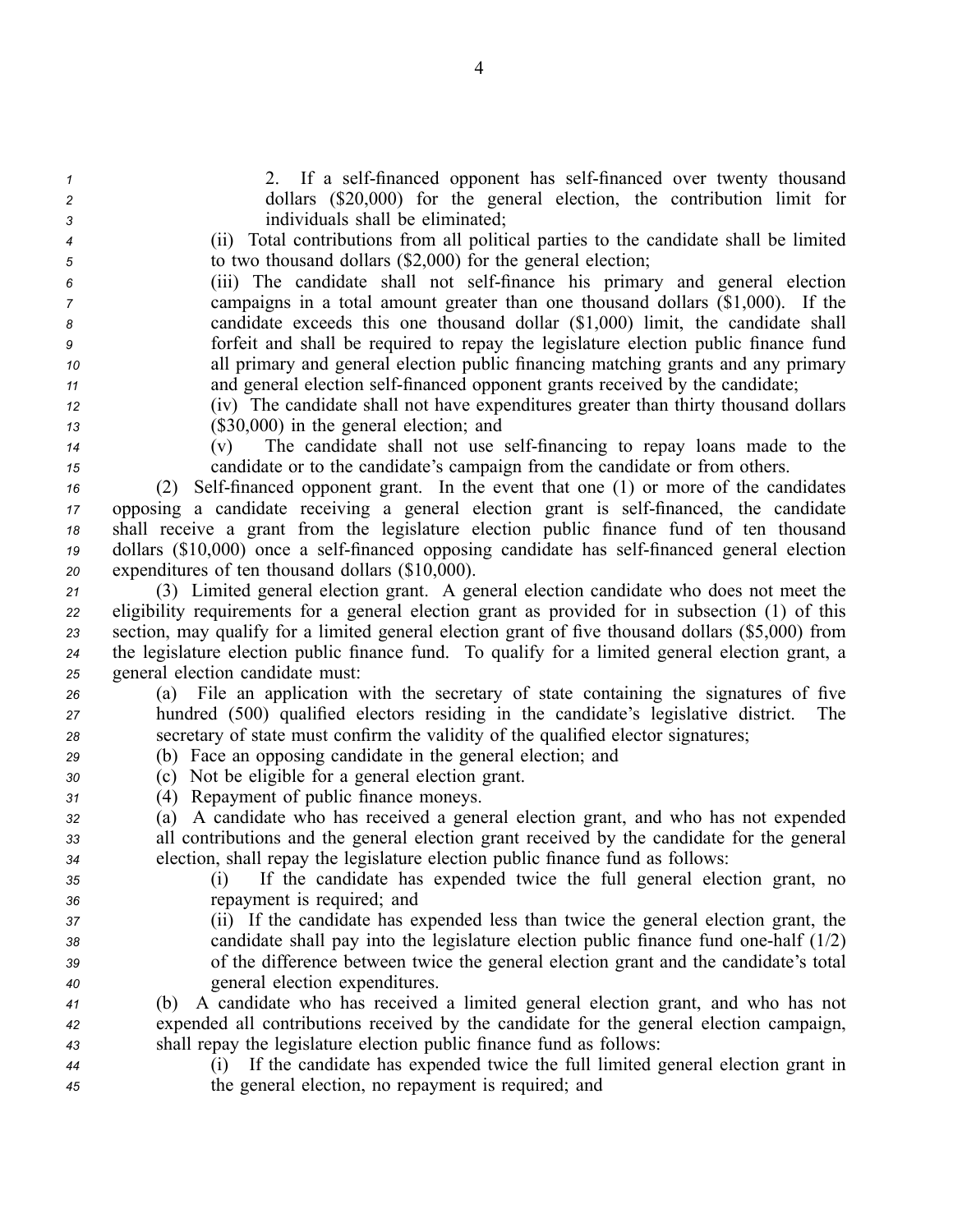(ii) If the candidate has expended less than twice the limited general election grant, the candidate shall pay into the legislature election public finance fund onehalf (1/2) of the difference between twice the limited general election gran<sup>t</sup> and the candidate's total general election expenditures.

*<sup>5</sup>* The paymen<sup>t</sup> of public finance moneys to the legislature election public finance fund as *<sup>6</sup>* required in this subsection, shall be made within thirty (30) calendar days following the date of *<sup>7</sup>* the general election.

 342606. LIMITATION ON QUALIFIED ELECTOR PETITION SIGNATURES. No qualified elector shall sign more than one (1) primary election petition pursuan<sup>t</sup> to section 342604(1)(a)(i), Idaho Code, or more than one (1) general election petition pursuan<sup>t</sup> to section 342605(1)(a)(i) and (3)(a), Idaho Code.

 342607. LEGISLATURE ELECTION PUBLIC FINANCE FUND. (1) There is hereby created in the state treasury <sup>a</sup> fund to be known as the "legislature election public finance fund" in which shall be deposited the revenues derived from the income tax designation by 15 individuals as provided in section 63-3088(2), Idaho Code, gifts, grants, contributions and bequests to the fund, appropriations from the general fund and any other moneys as may be provided by law. Interest earned on idle moneys in this fund shall be paid to such fund.

*<sup>18</sup>* (2) The secretary of state shall administer the moneys in the fund which shall be used *<sup>19</sup>* exclusively for the purposes of this chapter.

*<sup>20</sup>* 342608. RULEMAKING AUTHORITY. The secretary of state shall promulgate such *<sup>21</sup>* rules as he deems necessary to carry out the provisions of this chapter.

22 SECTION 2. That Section 63-3088, Idaho Code, be, and the same is hereby amended to *<sup>23</sup>* read as follows:

 633088. DESIGNATION BY INDIVIDUALS. (1) Election campaign fund. (a) Every individual whose income tax liability for any taxable year is one dollar (\$1.00) or more under the provisions of chapter 30 this chapter, title 63, Idaho Code, may designate that one dollar (\$1.00) shall be paid into the election campaign fund established by this act. (b) For the purposes of subsection paragraph (a) of this subsection (1), the income tax liability of an individual for any taxable year is the amount of the tax imposed by the Idaho Iincome Ttax Aact, reduced by the sum of the credits authorized by that act. (c) A designation under subsection paragraph (a) of this subsection (1) may be made with respec<sup>t</sup> to any taxable year, in such manner as the state tax commission may prescribe by regulations rules, at the time of filing the return of the tax imposed by the Idaho Iincome Ttax Aact. (d) The form and manner prescribed by the state tax commission shall include <sup>a</sup> list of all political parties, as defined in section 34501, Idaho Code, qualifying as of July 1 of the current tax year, to allow the individual to designate any of such parties to receive the contribution, and allowance for an undesignated contribution to be credited to the general

- *<sup>40</sup>* election campaign fund to be distributed as provided by section 342503, Idaho Code.
- *<sup>41</sup>* (2) Legislature election public finance fund.